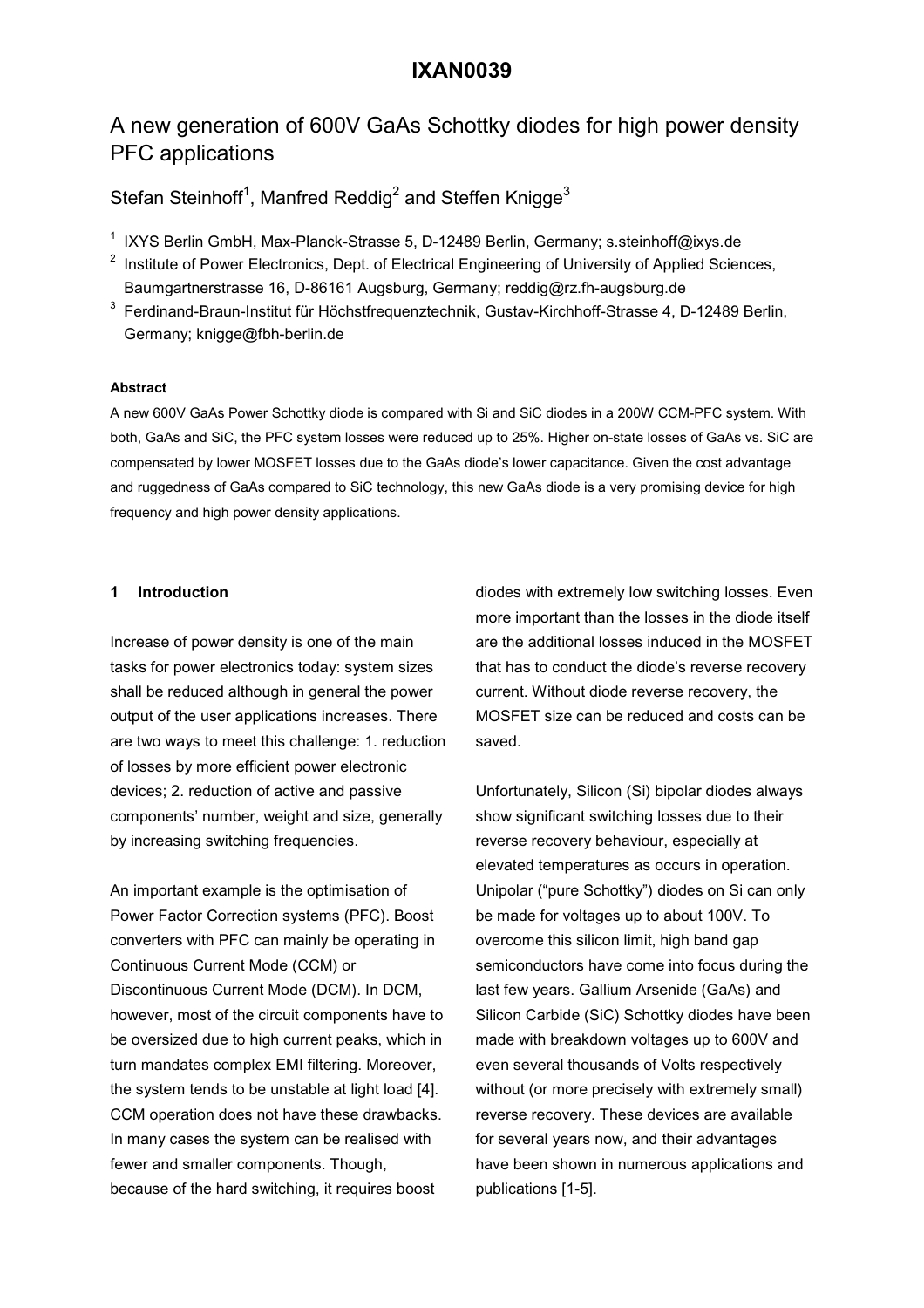### **2 Technology**

### **2.1 Gallium Arsenide and Silicon Carbide**

Considering the general physical parameters of Si, SiC and GaAs, SiC seems to be the material of choice for high frequency power devices. It can withstand the highest electric field leading to diodes with very high breakdown voltages and low forward voltage drop. Moreover, it has the lowest thermal resistance allowing a high onstate current density.

Nevertheless GaAs has some advantages which have to be taken into account:

- The non repetitive peak current in SiC diodes is limited due to the significant positive temperature coefficient of the forward voltage drop [5]. Therefore the device size has to be chosen large enough to avoid over-current destruction. GaAs devices can offer more than two times higher surge currents for the same average current rating (shown in fig. 2).
- The junction capacitance of GaAs devices is much smaller compared to SiC (more than 5 times), even though SiC diodes can operate at higher current densities.
- Avalanche capability is higher in GaAs. In SiC bipolar current flow can lead to defect growth and finally to the destruction of the device.
- GaAs does not suffer from general material problems like SiC still does. Therefore GaAs offers larger wafer size, larger die sizes (with current ratings up to 100A, actually), higher yield, no need for high temperature processing, and higher growth rates – finally resulting in significantly lower costs.

### **2.2 GaAs injection mode Schottky diodes**

Like for Silicon, GaAs Schottky diodes can be divided into low barrier devices ("pure" Schottky diodes, which we also named " $1<sup>st</sup>$  Generation") and high barrier devices, so called "Injection Mode Schottky Diodes" or "2<sup>nd</sup> Generation". These 2<sup>nd</sup> Generation Schottky diodes are

designed to use the phenomenon of minority carrier injection under forward conduction [1, 2]. When the Schottky barrier is chosen to be higher than half the semiconductor's band gap, the region close to the metal becomes p-type because electrons from the semiconductor enter the metal until the Fermi level is flat. Under forward bias, the holes from this p-type layer are injected into the neutral n- region and so carry a part of the current. Furthermore at high current densities, additional electrons are entering the nregion to maintain charge neutrality. This leads to a conductivity modulation of the n- layer [8]. As a consequence the diodes show decreasing differential resistance with increasing current flow and temperature, leading to lower VF, higher surge current capability and higher current rating. Fig.1 shows the forward characteristics for 300V diodes in comparison.



Fig.1: Typical forward characteristics of  $1<sup>st</sup>$  Gen. and  $2<sup>nd</sup>$  Gen. GaAs and SiC Schottky diodes, 300V/10A types

It can be seen, that the  $1<sup>st</sup>$  Generation GaAs devices (pure Schottky diodes) show almost no temperature dependency, but have the highest VF at high currents. The  $2^{nd}$  Generation GaAs devices (injection mode Schottky diodes) have a much lower VF at high current, and at elevated temperature they even outperform typical SiC Schottky diodes.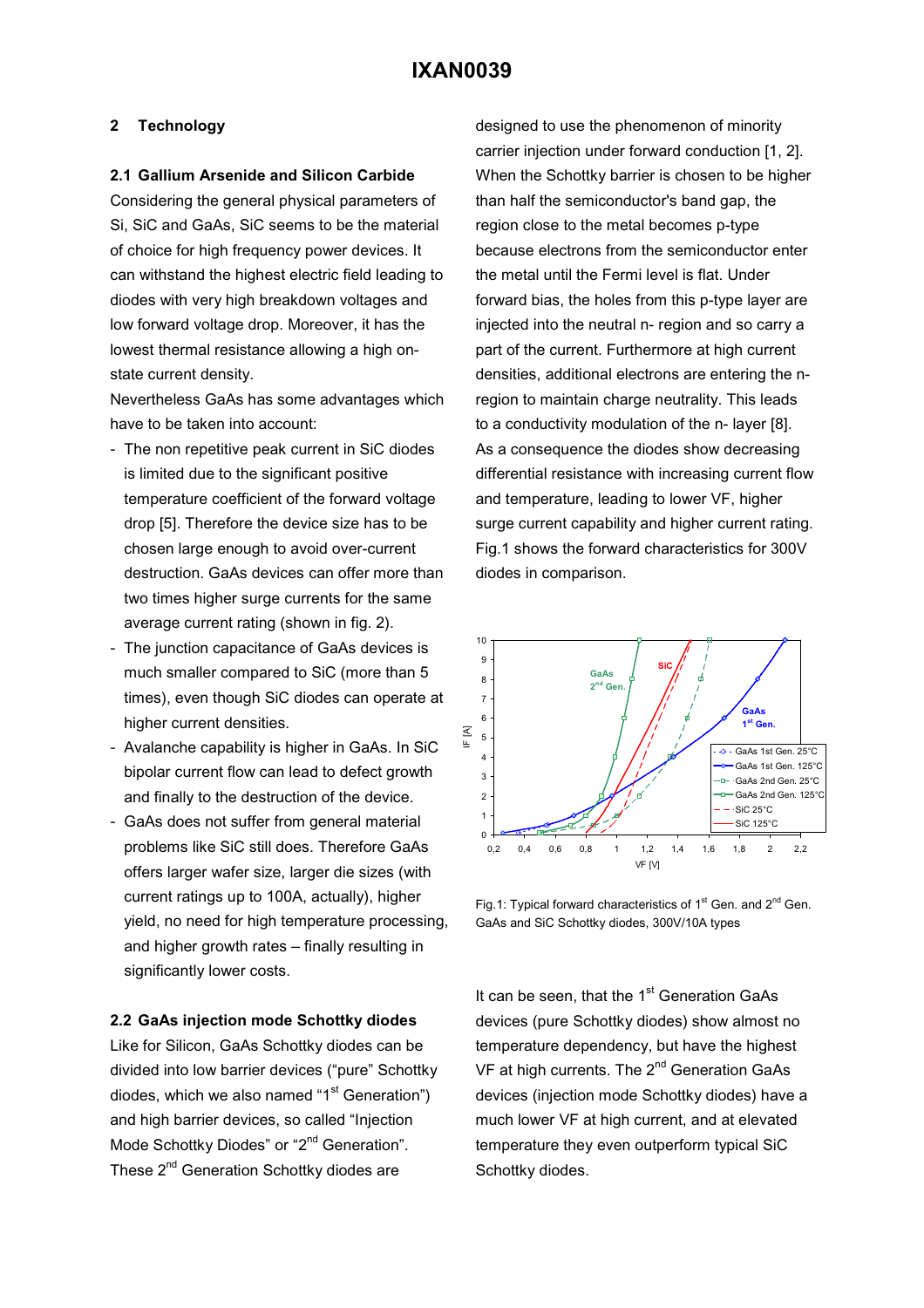## **IXAN0039**

This minority carrier injection effect is well known for Si power Schottky diodes, too. But while in Si it leads to a drastic increase of reverse recovery, in GaAs, due to the very short minority carrier lifetime, the resulting reverse recovery still is extremely low.

Furthermore, the leakage current is much lower for the larger barrier height, which makes the diodes capable for high temperature application (typically  $I_R$ =1mA at T=250°C for a 10A diode).

### **2.3 The new 600V GaAs device**

To create 600V GaAs devices, two 2<sup>nd</sup> Generation 300V Schottky diodes are series connected in a backside isolated ISOPLUS220™ package. By this, the resulting capacitance is reduced not only by the series connection of the two junction capacitances, but also the ISOPLUS™ package offers a much lower parasitic capacitance than a comparable standard TO220 package (15pF compared to 124pF [3]).

In the following measurements we considered the 10A version, called DGSS10-06CC. Due to the 2<sup>nd</sup> Generation characteristics its surge current capability is 80A, which is much higher than comparable 10A SiC devices can handle (fig. 2).



Fig. 2: Surge current capability IFSM (data sheet values) for typical 600V GaAs-, SiC- and ultrafast Si-devices

Further versions are designed for 6A up to 100A current rating, so that for most applications targeted here no parallel connection of diodes should be necessary.

#### **3 Measurement**

### **3.1 PFC test set up**

To give an application example, different diodes (10A/600V) were tested in a typical 200W PFC circuit. This boost converter was running in continuous current mode (CCM). Input voltage varied from 90V to 260V, switching frequency from 110kHz to 250kHz. Measurements were done at 20°C and 70°C environment temperature. The PFC transistor was an 11N60S5 MOSFET by Infineon. The temperatures of the diode and the transistor were measured to characterise the losses. The schematic of such a PFC board is shown in fig. 3.



Fig. 3: Simplified Power Factor Correction Circuit

### **3.2 Results**

Fig. 4 shows a typical measurement result of system efficiency vs. input voltage. It can be seen, that the usage of GaAs and SiC Schottky diodes leads to significantly higher efficiencies compared to the ultrafast Si diodes as expected from their superior properties.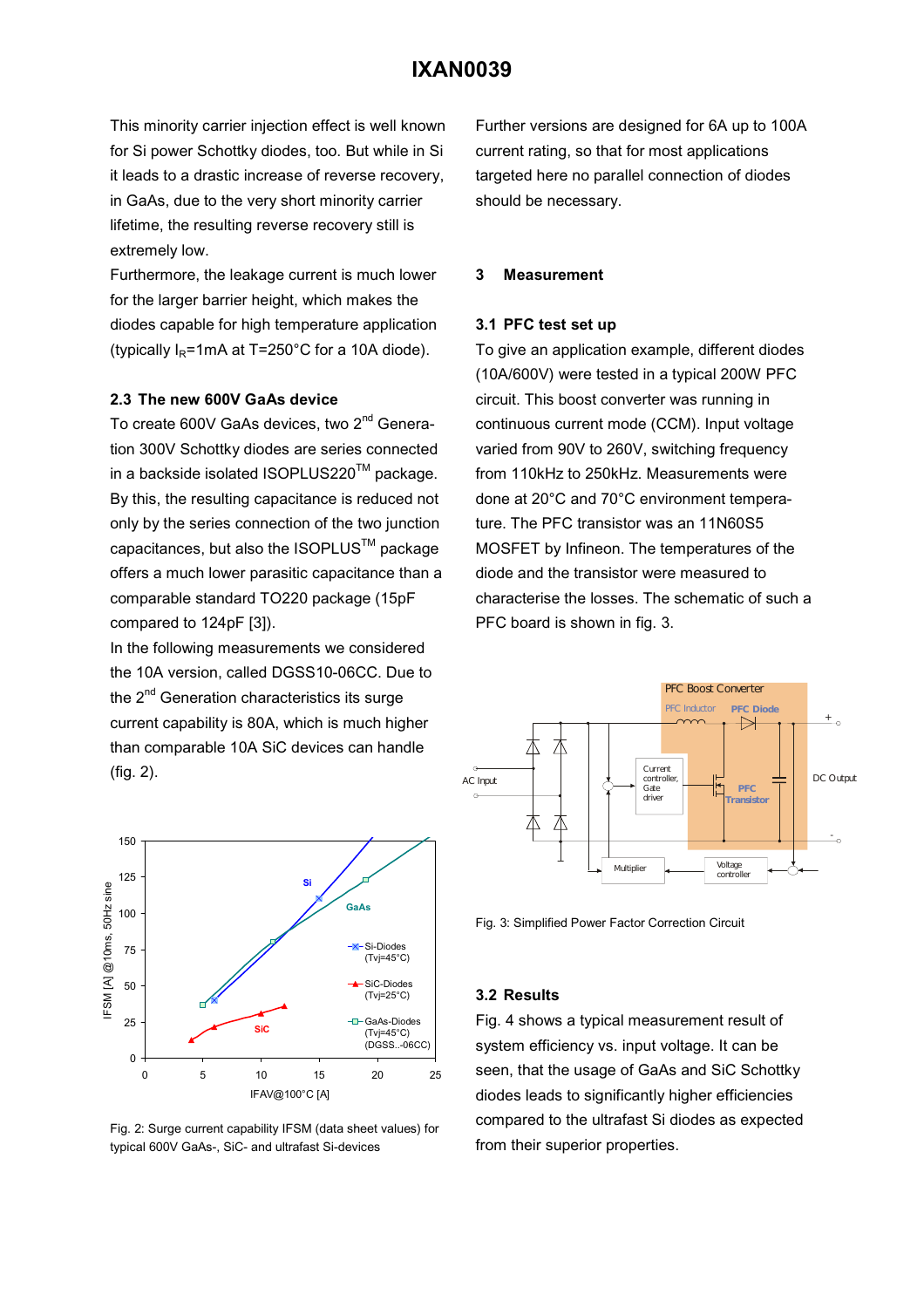

Fig. 4: Typical measurement result of PFC efficiency for GaAs-, SiC and Si-Diodes in 200W PFC system (CCM) at 200kHz, 70°C.

Fig. 5 summarizes the results for an input voltage of 220V for all tested frequencies. Obviously, the system losses with the GaAs device are almost temperature independent, while the Si diode leads to increased losses at higher temperature, especially at higher frequencies.



Fig.5: PFC efficiency for different diode types and temperatures vs. switching frequency at 220V input voltage

In Fig. 6, the corresponding losses are shown relatively to the losses of the Si diode. At 110kHz the GaAs diode already leads to about 15% less total losses compared to Si. This increases with switching frequency up to 25%.



Fig. 6: Relative PFC system losses for GaAs- and SiCcompared to Si-Diodes vs. switching frequency. (220V input voltage,  $P_{\text{PFC}}$ =200W, T=70°C)

The SiC diode shows similar results, but in this experiment under no condition did they lead to higher efficiencies than the GaAs devices (see fig. 5).

This can be explained by analyzing the losses in the diode and transistor as indicated by their temperature (see tab.1). In operation, the GaAs diode itself gets warmer than the SiC diode due to the higher on-state losses. But the transistor gets warmer with the SiC diode. As it shows no reverse recovery, the additional losses must be due to the SiC diode's higher capacitance that has to be charged when the MOSFET turns on. Consequently, for GaAs and SiC the losses in the diodes and transistors add up to the same amount and so lead to the same total efficiency.

| PFC diode<br>technology                | Si   | SiC  | GaAs |
|----------------------------------------|------|------|------|
| Temperature of<br>diode [°C]           | 31,8 | 29,3 | 34,2 |
| Temperature of<br>transistor [°C]      | 77,9 | 71,0 | 67,3 |
| Temperature of<br>environment [°C]     | 19,0 | 19,4 | 19,0 |
| $\Rightarrow$ Calculated<br>losses [W] | 9,6  | 8,1  | 8,2  |

Tab.1: Typical temperatures of transistor and diode, and calculated losses on PFC test board (230V input voltage, P<sub>PFC</sub>=200W, switching frequency = 110kHz)